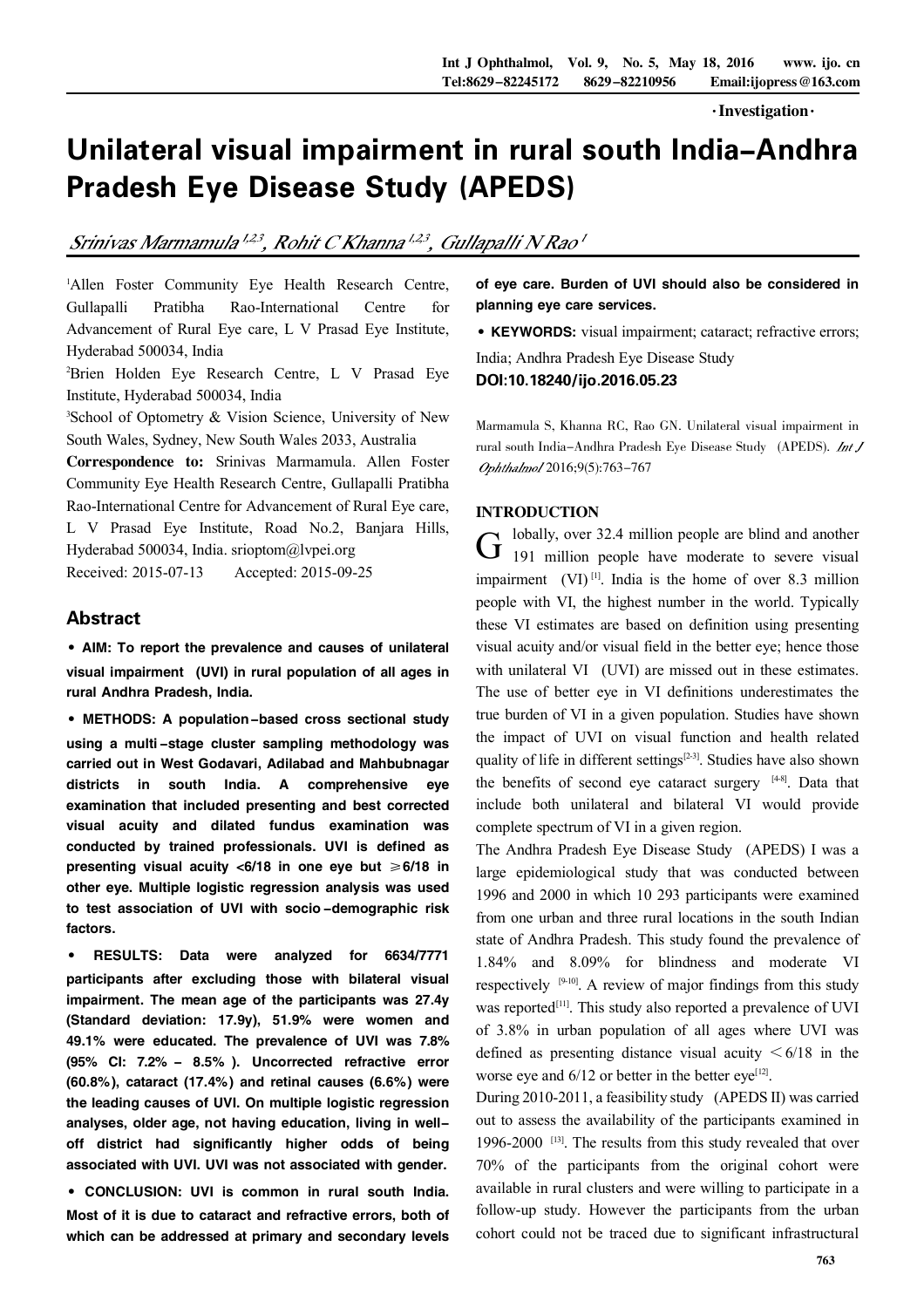changes. This feasibility study also found that mortality is associated with VI  $^{[13]}$ . As over 70% of the participants examined in the initial cohort in rural areas were available, a follow-up study of the surviving cohort was initiated in June 2012 (APEDS III) to understand the incidence and progression of VI in the surviving cohort. In this paper we report the prevalence and causes of UVI in rural population aged  $>15y$  in Andhra Pradesh, India, from the APEDS I as a baseline for the follow-up study (APEDS III) that is currently being carried out. The urban data on prevalence of UVI is published[12].

#### SUBJECTS AND METHODS

The study protocol was reviewed and approved by Institutional Review Board of L V Prasad Eye Institute, Hyderabad, India. The study followed the tenets of the Declaration of Helsinki. All the participants provided written informed consent for participating in the study. Data collection was accomplished from 1996 to 2000.

Details of the study protocol and the findings of the APEDS were reported elsewhere [14]. In brief, a multi stage systematic cluster random sampling methodology was used to select a representative sample from three rural locations (West Godavari, Adilabad and Mahbubnagar districts) in Andhra Pradesh [14]. Adilabad and Mahbubnagar districts are now in the newly formed state of Telangana. The comprehensive eye examination was conducted by trained professionals. The detailed eye examination protocol is published elsewhere<sup>[14]</sup>. The data collection included personal and socio-demographic details such as age, gender, education, area of residence. In short, the clinical examination included presenting distance and near visual acuity assessment using a logarithm of minimum angle of resolution (logMAR) chart under standard testing conditions. Best corrected visual acuity was recorded after refraction. Detailed anterior segment assessment was conducted using a slit lamp biomicroscope. Fundus examination through dilated pupils was done on all participants unless contraindicated.

UVI is defined presenting visual acuity worse than 6/18 in one eye but better than 6/18 in other eye. Those with bilateral VI were excluded from analysis. UVI is included moderate UVI ( $\leq 6/18$  to 6/60) and unilateral blindness ( $\leq 6/60$ ).

A second definition of UVI is also used to compare the prevalence estimates of this study with the earlier published urban segment of the same study. As per this, UVI was defined as presenting distance visual acuity  $\leq 6/18$  in the worse eye and  $6/12$  or better in the better eye<sup>[12]</sup>.

Statistical Analysis Data were analyzed using Stata statistical package for windows version 12 software. Univariate analysis was done using a Chi-square test. Multiple logistic regression models were used to examine the association between UVI and risk factors such as age, gender, education and area of residence. Hosmer-Lemeshow goodness of fit test was used to assess the goodness of the model fit. The odds ratio (OR) with 95% confidence intervals (CI) is presented. The prevalence estimates were adjusted for the age and gender distribution of the population of the three districts in year 2001.

#### RESULTS

Characteristics of the Study Participants Data were analyzed for 6634 participants after excluding those with bilateral VI. The mean age of the participants was 27.4y (standard deviation 17.9y; ranged  $\leq 1$ y to 90y), 44% ( $p=$ 2922) participants were older than 30y, 51.9%  $(n=3443)$ were women, 50.9% ( $n=3377$ ) had no formal education. About 31.5% ( $n = 2091$ ) participants were from West Godavari district,  $36.0\%$  ( $\pi$ =2391) from Adilabad and 32.4%  $(n=2152)$  were from Mahbubnagar district.

Prevalence of Unilateral Visual Impairment The prevalence of UVI was  $7.8\%$  ( $n=518$ ; 95% CI:  $7.2\%$ -8.5%), which included unilateral blindness in 152 participants (2.3% ; 95% CI: 2.0% -2.7% ) and moderate UVI in 366 participants (5.5% ; 95% CI: 5.0% -6.1% ). The crude prevalence of UVI stratified by age groups, gender, education and area of residence are presented in Table 1. On univariate analysis, UVI was higher in older age groups  $(P<0.01)$ , among those with no formal education  $(P \le 0.01)$ , those residing in West Godavari district ( $P \le 0.01$ ). The UVI was not associated with gender ( $P=0.593$ ).

On multivariable analysis, the odds of having UVI were higher in among those older than 30y compared to less than 30y age group. While gender showed no significant association ( $P=0.593$ ), having no formal education had higher OR for UVI (OR: 1.3; 95% CI: 1.0-1.6;  $P= 0.02$ ). Compared to relatively well-off, West Godavari district, participants in poorer regions such as Mahbubnagar and Adilabad had a lower odds (OR: 0.7; 95% CI: 0.6-0.9; P<0.01) and (OR: 0.8; 95% CI: 0.6-1.0;  $P=0.03$  respectively (Table 2).

Using the definition two for UVI, the prevalence of UVI was  $3.6\%$  ( $n = 239$ ; 95% CI:  $3.2\%$  -4.1%), which included unilateral blindness in 106 participants (1.6%; 95% CI: 1.3% -1.9%) and moderate UVI in 133 participants (2.0%; 95% CI: 1.7%-2.4%).

Causes of Unilateral Visual Impairment Table 3 shows the causes of UVI by categories of VI. Refractive errors were the leading cause of moderate UVI (82.2%); cataract was the leading cause of unilateral blindness (43.4%).

Table 4 shows the main causes of moderate UVI and unilateral blindness stratified by age, gender, education and area of residence. While the proportion of causes of moderate UVI and blindness varied across the age groups ( $P \le 0.001$ ), it was similar among the genders, education status and area of residence.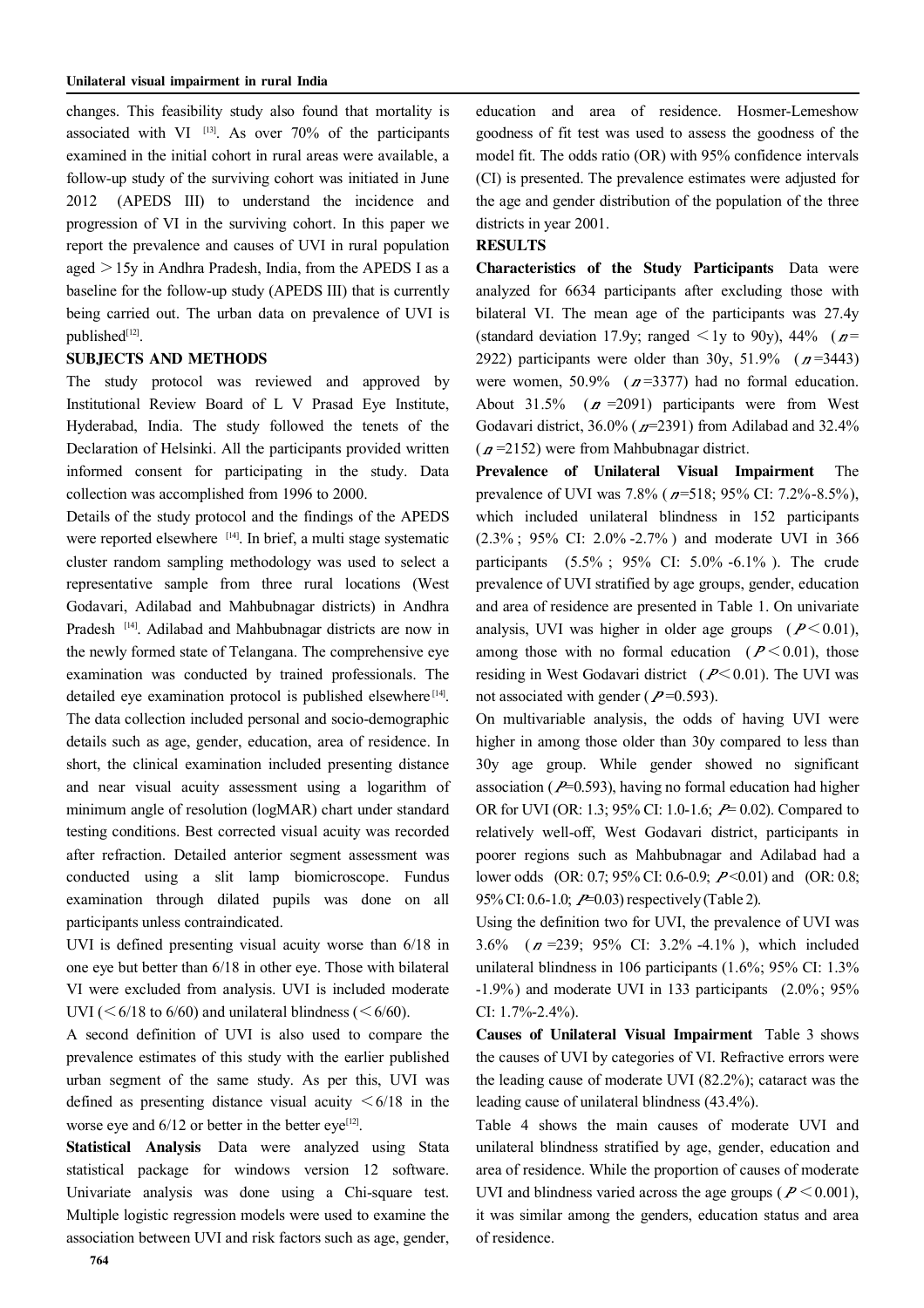Int J Ophthalmol, Vol. 9, No. 5, May 18, 2016 www. ijo. cn Tel:8629-82245172 8629-82210956 Email:ijopress@163.com

**Table 1 Characteristics of the participants and prevalence of UVI**  (univariable analysis)  $n \binom{9}{0}$ 

| Parameters                 | Participants | Prevalence of UVI | $\overline{P}$ |
|----------------------------|--------------|-------------------|----------------|
| Age groups (a)             |              |                   | $\leq 0.01$    |
| $\leq$ 15                  | 2178         | 27(1.2)           |                |
| 16-29                      | 1359         | 27(2.0)           |                |
| 30-39                      | 1358         | 78 (5.7)          |                |
| 40-49                      | 899          | 109(12.1)         |                |
| 50-59                      | 489          | 114(23.3)         |                |
| 60-69                      | 291          | 122(41.9)         |                |
| $\geqslant 70$             | 60           | 41 (68.3)         |                |
| Gender                     |              |                   | 0.593          |
| M                          | 3191         | 255(8.0)          |                |
| F                          | 3443         | 263(7.6)          |                |
| Education                  |              |                   | < 0.01         |
| Any education <sup>1</sup> | 3257         | 210(6.4)          |                |
| No education $2$           | 3377         | 308(9.1)          |                |
| Area of residence          |              |                   | $\leq 0.01$    |
| West Godavari              | 2091         | 199(9.5)          |                |
| Adilabad                   | 2391         | 170(7.1)          |                |
| Mahbubnagar                | 2152         | 149(6.9)          |                |
| Total                      | 6634         | 518 (7.8)         |                |

UVI: Unilateral visual impairment. %: Row percentages presented; <sup>1</sup>Any education is defined as attending at least primary school among those aged 5y and older; <sup>2</sup>Includes 597 participants who were aged  $\leq 5y$  on whom data on education was not collected.

**Table 2 Effect of demographic variables on UVI by multiple logistic regression analysis** 

| Parameters        | Odds ratio (95% CI) | $\overline{P}$ |  |
|-------------------|---------------------|----------------|--|
| Age groups (a)    |                     |                |  |
| $\leq 30$         | 1.0                 |                |  |
| >30               | $8.5(6.4-11.2)$     | < 0.01         |  |
| Gender            |                     |                |  |
| М                 | 1.0                 |                |  |
| F                 | $0.9(0.7-1.1)$      | 0.29           |  |
| Education         |                     |                |  |
| Any education     | 1.0                 |                |  |
| No education      | $1.3(1.0-1.6)$      | 0.02           |  |
| Area of residence |                     |                |  |
| West Godavari     | 1.0                 |                |  |
| Adilabad          | $0.8(0.6-1.0)$      | 0.03           |  |
| Mahbubnagar       | $0.7(0.6-0.9)$      | < 0.01         |  |

Hosmer-Lemeshow test for goodness of fit for the regression model: *P*=0.66, variance inflation factor for the multiple logistic regression model: *P* =1.23.

#### DISCUSSION

UVI is common in rural south India affecting eight out of every hundred individuals after excluding those with bilateral VI. The reports on UVI are important as several causes such as corneal scars post infectious keratitis, and other consequences of trauma get excluded when VI definition are based on better eye are used. For example, we found that

| Table 3 Causes of moderate UVI and unilateral blindness | $n\ (\%)$    |                      |           |
|---------------------------------------------------------|--------------|----------------------|-----------|
| Causes of UVI                                           | Moderate UVI | Unilateral blindness | All UVI   |
| Refractive error                                        | 301 (82.2)   | 14(9.2)              | 315(60.8) |
| Cataract                                                | 24(6.6)      | 66 (43.4)            | 90 (17.4) |
| Corneal disease <sup>1</sup>                            | 7(1.9)       | 22(14.5)             | 29(5.6)   |
| Glaucoma                                                | 0(0.0)       | 7(4.6)               | 7(1.4)    |
| Amblyopia                                               | 6(1.6)       | 11(7.2)              | 17(3.3)   |
| Retinal disease <sup>2</sup>                            | 18 (4.9)     | 16(10.5)             | 34(6.6)   |
| Others                                                  | 10(2.7)      | 16(10.5)             | 26(5.0)   |
| Total                                                   | 366 (100)    | 152 (100)            | 518 (100) |

UVI: Unilateral visual impairment. <sup>1</sup>Corneal disease includes corneal scars due to infection or trauma; <sup>2</sup>Retinal disease includes age related macular degeneration, other retinal degenerations and other retinal conditions such as vascular occlusions.

corneal blindness contributed to over 14.5% in the unilateral blindness. Ocular trauma is also common and mostly reported to be unilateral in this population $[15]$ .

Using a similar definition, the prevalence of UVI in our study was similar to that reported from urban population<sup>[12]</sup>. Similar to bilateral VI, UVI was more common in older age groups. This was expected as VI has been shown to be associated with older age in earlier studies done elsewhere and in Andhra Pradesh [9,10,16]. It is possible that the older individuals do not seek eye care services for UVI due to several barriers. A recent study from the same state has shown that "one vision adequate and no need felt" were leading person-related barriers that prevented people seeking services<sup>[17]</sup>.

Contrary to bilateral VI earlier reported from this study, we did not find an association between gender and UVI both on univariable and multivariable analysis<sup>[9-10]</sup>. The urban segment of this study that was published earlier also did not find an association between gender and UVI [12]. The association between gender and VI are not very consistent across the studies done in India. While few studies found a positive association between VI and gender while other recent studies did not find any association  $[9-10,16,18]$ . This could possibly be attributed to the regional variations in availability and uptake of eye care services among women.

Education is often linked with socio-economic status. We found a lower prevalence of UVI among those with any education. This finding is similar to that of bilateral VI earlier reported from the same state <sup>[19]</sup>. This may be due to higher visual demands among those with any education; better economic status and then seeking care to get rid of their VI. Lower prevalence of UVI in comparatively poorer areas such as Mahbubnagar and Adilabad compared to well-off West Godavari district was a surprise finding. Both the blindness and moderate VI were also reported to be higher in this district  $[9-10]$ . This could be due to differences in life style and family support structure in these districts. This phenomenon needs to be investigated further.

Refractive errors were the largest cause of UVI followed by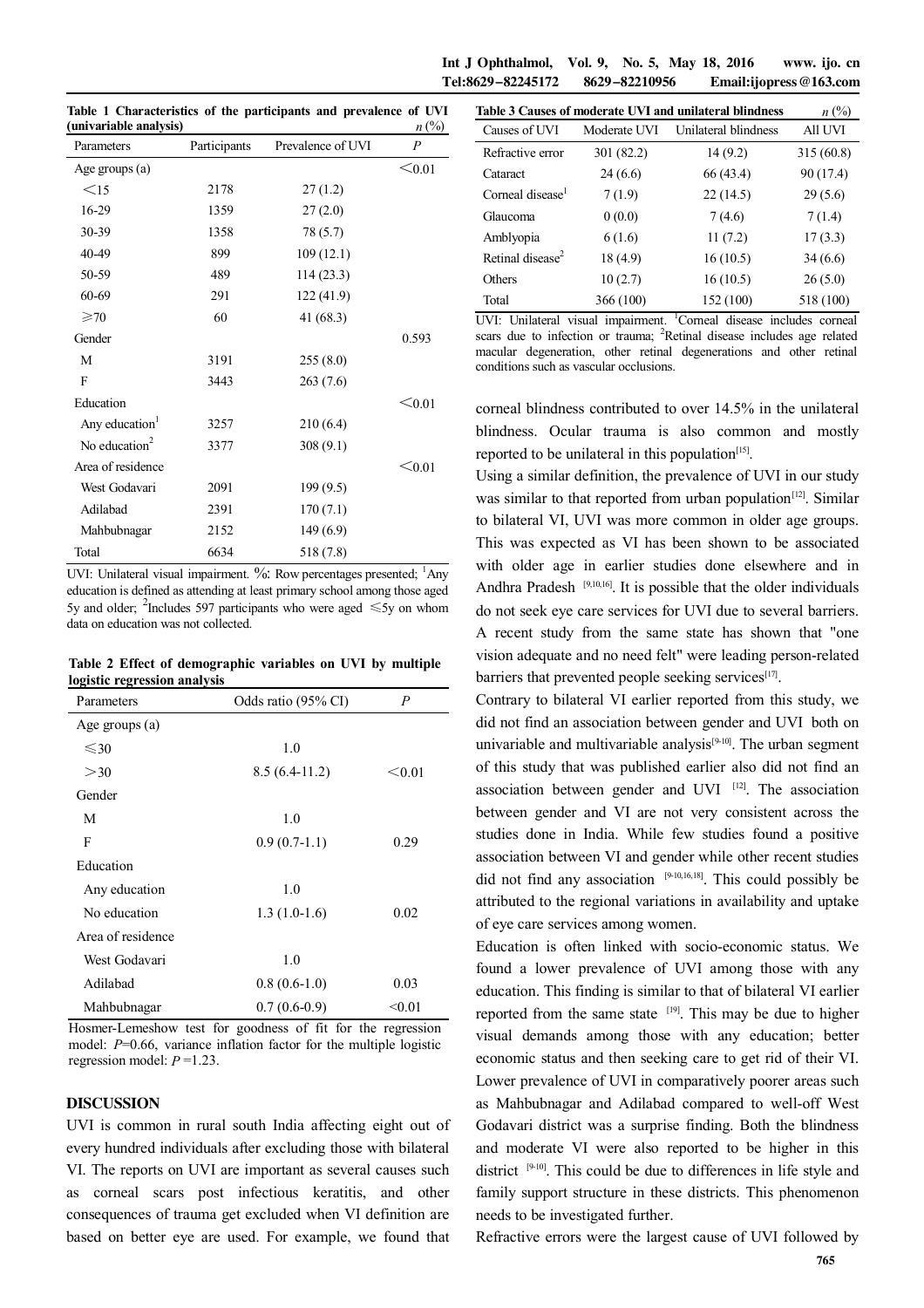|                | Moderate UVI                               |                                   |                                       | Unilateral blindness |                                           |                                   |                                       |                  |
|----------------|--------------------------------------------|-----------------------------------|---------------------------------------|----------------------|-------------------------------------------|-----------------------------------|---------------------------------------|------------------|
| Parameters     | Refractive error<br>$(\frac{9}{6}, n=301)$ | Cataract<br>$(\frac{9}{6}, n=24)$ | Other causes<br>$(\frac{9}{6}, n=41)$ | $\overline{P}$       | Refractive error<br>$(\frac{9}{6}, n=14)$ | Cataract<br>$(\frac{9}{6}, n=66)$ | Other causes<br>$(\frac{9}{6}, n=72)$ | $\boldsymbol{P}$ |
| Age groups (a) |                                            |                                   |                                       | < 0.001              |                                           |                                   |                                       | 0.001            |
| $\leq 40$      | 64                                         | 1                                 | 34                                    |                      | 11                                        | 21                                | 68                                    |                  |
| 41-59          | 90                                         | 3                                 | 7                                     |                      | 10                                        | 54                                | 36                                    |                  |
| $\geq 60$      | 81                                         | 16                                | 3                                     |                      | 7                                         | 58                                | 35                                    |                  |
| Gender         |                                            |                                   |                                       | 0.59                 |                                           |                                   |                                       | 0.79             |
| M              | 83                                         | $\overline{7}$                    | 10                                    |                      | 9                                         | 41                                | 50                                    |                  |
| F              | 82                                         | 6                                 | 13                                    |                      | 10                                        | 46                                | 44                                    |                  |
| Education      |                                            |                                   |                                       | 0.24                 |                                           |                                   |                                       | 0.15             |
| Any education  | 77                                         | 10                                | 14                                    |                      | 12                                        | 35                                | 53                                    |                  |
| No education   | 85                                         | 6                                 | 9                                     |                      | 12                                        | 35                                | 53                                    |                  |
| Area           |                                            |                                   |                                       | 0.87                 |                                           |                                   |                                       | 0.41             |
| West Godavari  | 82                                         | 7                                 | 10                                    |                      | 8                                         | 51                                | 41                                    |                  |
| Adilabad       | 83                                         | 5                                 | 12                                    |                      | 7                                         | 43                                | 51                                    |                  |
| Mahbubnagar    | 81                                         | 7                                 | 12                                    |                      | 15                                        | 35                                | 50                                    |                  |

Table 4 Main causes of moderate UVI and unilateral blindness stratified by personal and demographic characteristics of the study **population** 

UVI: Unilateral visual impairment. %: Row percentages presented.

cataract both of which can be corrected using spectacles and surgery respectively. Refractive errors can be detected and corrected at the primary eye care level such as vision centres while cataract surgeries can be performed at secondary eye care facilities. Cataract and refractive errors can also be detected through door to door surveys and community screening programmes. Apart from development of infrastructure such as vision centres and secondary centres, emphasis should also be laid on increasing the awareness levels in the community, as recent studies have found predominance of "person-related" barriers that prevent the uptake of services. These may be applicable to UVI as well. One can presume that barriers would be even more common in cases of UVI as impact of UVI is comparatively less compared to bilateral VI.

Our study involved a large representative sample and achieved a high response rate. A comprehensive eye examination was conducted to ascertain the causes of VI. Our definition of UVI included only visual acuity loss and not the visual field loss. This may have resulted in under estimation of the prevalence of UVI. The results of the study reflect the UVI situation 16y ago and it is possible that the prevalence must have changed over the years. Only the results from the APEDS III which is being carried can provide insights in the incidence and progression of UVI in the state. In conclusion, this paper supplements the earlier reports on bilateral VI and urban component of UVI published earlier<sup>[9-10,12]</sup> and will be a baseline for comparison of results from APEDS III.

#### ACKNOWLEDGEMENTS

The authors acknowledge the contributions of Dr. Lalit Dandona and Dr. Rakhi Dandona who conducted the detailed

study and Prof. Hugh R. Taylor and Dr. Catherine A. McCarty for their guidance in the study design. The authors thank the participants of APEDS for their participation in the study. The authors also thank the entire APEDS team including Dr. Pyda Giridhar, Dr. Kovai Vilas and Mr. Mudigonda N. Prasad for their involvement in data collection in the field. Dr. Sreedevi Yadavalli is acknowledged for her language inputs on earlier versions of the manuscript.

Foundation: Supported by Hyderabad Eye Research Foundation, India and Christoffel-Blindenmission (CBM), Bensheim, Germany.

## Conflicts of Interest: Marmamula S, None; Khanna RC, None; Rao GN, None.

#### **REFERENCES**

1 Stevens GA, White RA, Flaxman SR, Price H, Jonas JB, Keeffe J, Leasher J, Naidoo K, Pesudovs K, Resnikoff S, Taylor H, Bourne RR Global prevalence of vision impairment and blindness: magnitude and temporal trends, 1990-2010. Ophthalmology 2013;120(12):2377-2384.

2 Chia EM, Mitchell P, Rochtchina E, Foran S, Wang JJ. Unilateral visual impairment and health related quality of life: the Blue Mountains Eye Study. BrJ Ophthalmol 2003;87(4):392-395.

3 Vu HT, Keeffe JE, McCarty CA, Taylor HR. Impact of unilateral and bilateral vision loss on quality of life.  $BrJOphthalmol$  2005;89(3):360-363.

4 Tan AC, Tay WT, Zheng YF, Tan AG, Wang JJ, Mitchell P, Wong TY, Lamoureux EL. The impact of bilateral or unilateral cataract surgery on visual functioning: when does second eye cataract surgery benefit patients? Br.J Ophthalmol 2012;96(6):846-851.

5 Talbot EM, Perkins A. The benefit of second eye cataract surgery. Eye (Lond) 1998;12(Pt 6):983-989.

6 Laidlaw DA, Harrad RA, Hopper CD, Whitaker A, Donovan JL, Brookes ST, Marsh GW, Peters TJ, Sparrow JM, Frankel SJ. Randomised trial of effectiveness of second eye cataract surgery. *Lancet* 1998;352 (9132): 925-929.